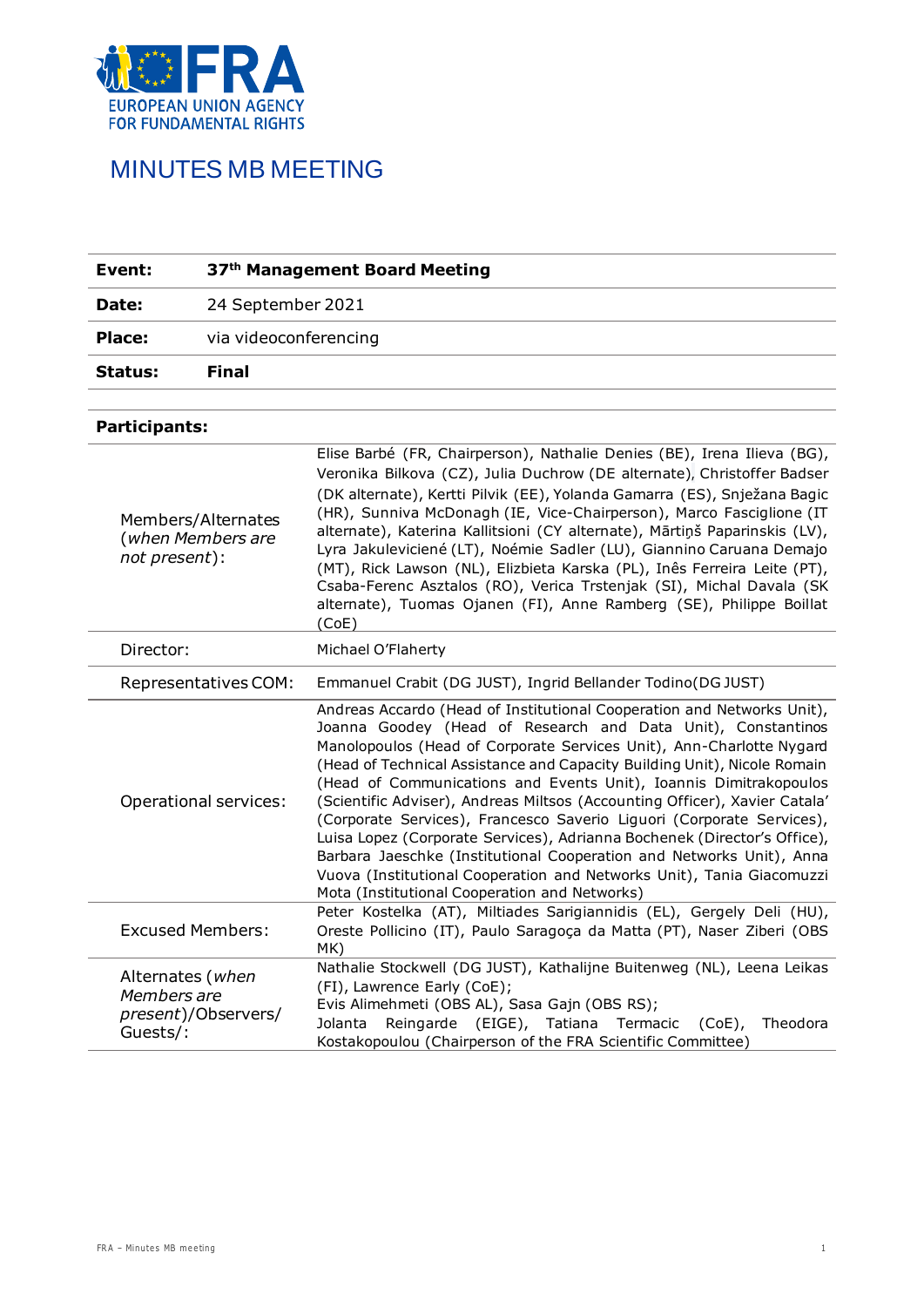### **Contents:**

| 1. Opening remarks and approval of the draft agenda, possible conflicts of interest3<br>3. a) Report from the $61^{st}$ Executive Board Meeting and on the Chairperson's activities3<br>4. Update and discussion on EU-Fundamental Rights Policy developments4 |
|----------------------------------------------------------------------------------------------------------------------------------------------------------------------------------------------------------------------------------------------------------------|
| 7.                                                                                                                                                                                                                                                             |
|                                                                                                                                                                                                                                                                |
|                                                                                                                                                                                                                                                                |
| 10. Draft Programming Document 2022-2024 -Opinion of the Commission                                                                                                                                                                                            |
| 11. FRA Internal Rules on restrictions under Article 25 Regulation 2018/17257                                                                                                                                                                                  |
| 12. Suspension of the FRA external evaluation process until the amended FRA regulation                                                                                                                                                                         |
|                                                                                                                                                                                                                                                                |
|                                                                                                                                                                                                                                                                |
|                                                                                                                                                                                                                                                                |
|                                                                                                                                                                                                                                                                |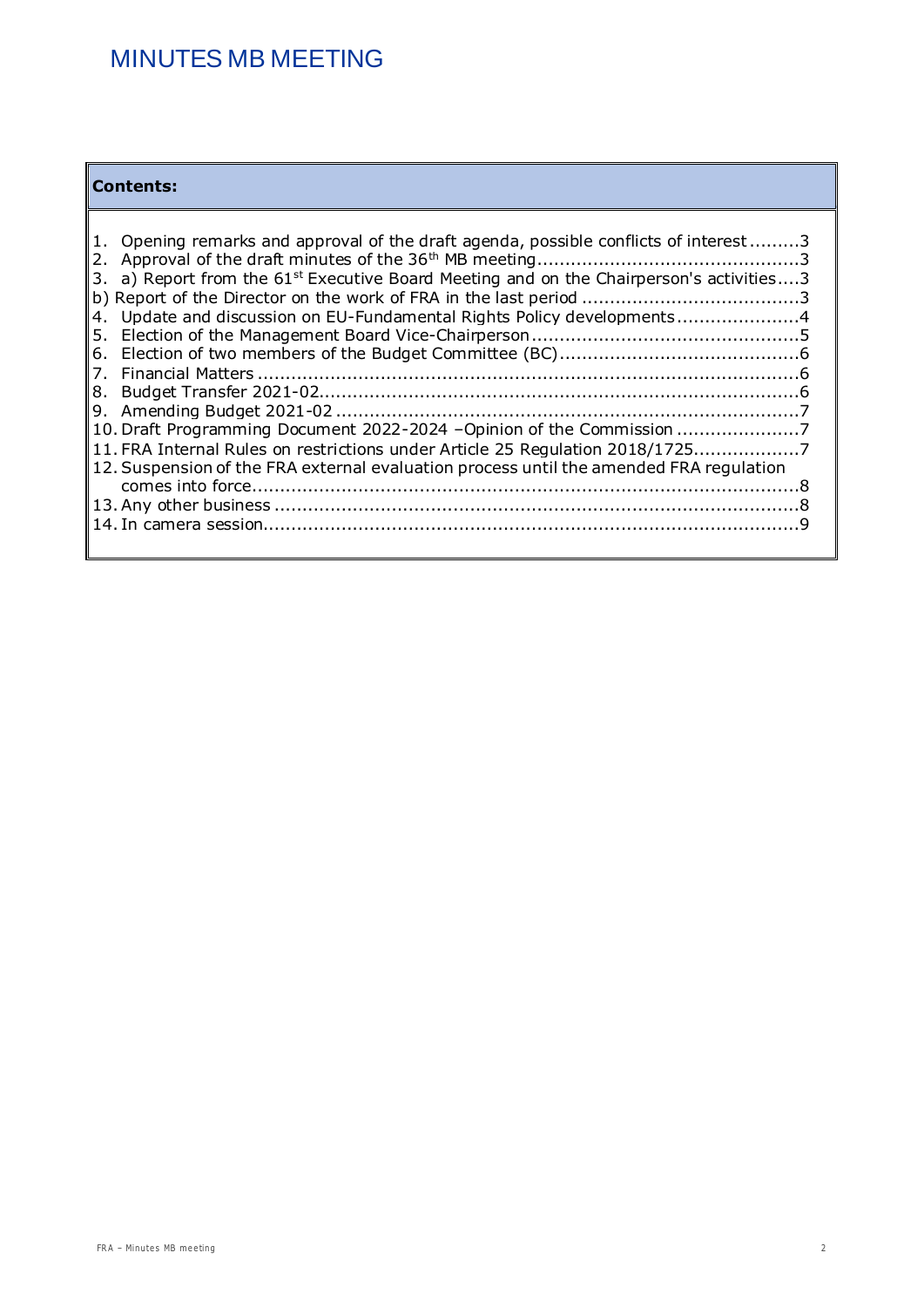### <span id="page-2-0"></span>**1. Opening remarks and approval of the draft agenda, possible conflicts of interest**

#### **Main Conclusions:**

- 1.1 The Chairperson opened the  $37<sup>th</sup>$  MB meeting and welcomed all participants. She introduced the newly appointed member of the Commission, Ingrid Bellander Todino, and informed about the nomination of the new members from Greece, Hungary, and the observer from North Macedonia. The Chairperson reminded the Board of the pending nominations of the alternate members from Austria, Hungary, and the member/alternate member from Ireland.
- 1.2 The Chairperson introduced the draft agenda which was approved.
- 1.3 The Chairperson asked the MB members about any conflict of interest pertaining to the agenda of the meeting.
- 1.4 No conflict of interest was reported.
- 1.5 The Chairperson informed that no candidatures were yet received for the vacant posts in the Budget Committee.
- 1.6 The Chairperson reminded the Board about the election of the Vice-Chairperson. She informed that two candidatures were received.

**Decision:** A. The agenda of the 37<sup>th</sup> Management Board meeting was approved.

# <span id="page-2-1"></span>**2. Approval of the draft minutes of the 36th MB meeting**

| <b>Main Conclusions:</b>                                                          |                                                                                |  |  |
|-----------------------------------------------------------------------------------|--------------------------------------------------------------------------------|--|--|
| The draft minutes of the 36 <sup>th</sup> Management Board meeting were approved. |                                                                                |  |  |
| <b>Decision:</b>                                                                  | B. The minutes of the 36 <sup>th</sup> Management Board meeting were approved. |  |  |

### <span id="page-2-2"></span>**3. a) Report from the 61st Executive Board Meeting and on the Chairperson's activities**

### <span id="page-2-3"></span>**b) Report of the Director on the work of FRA in the last period**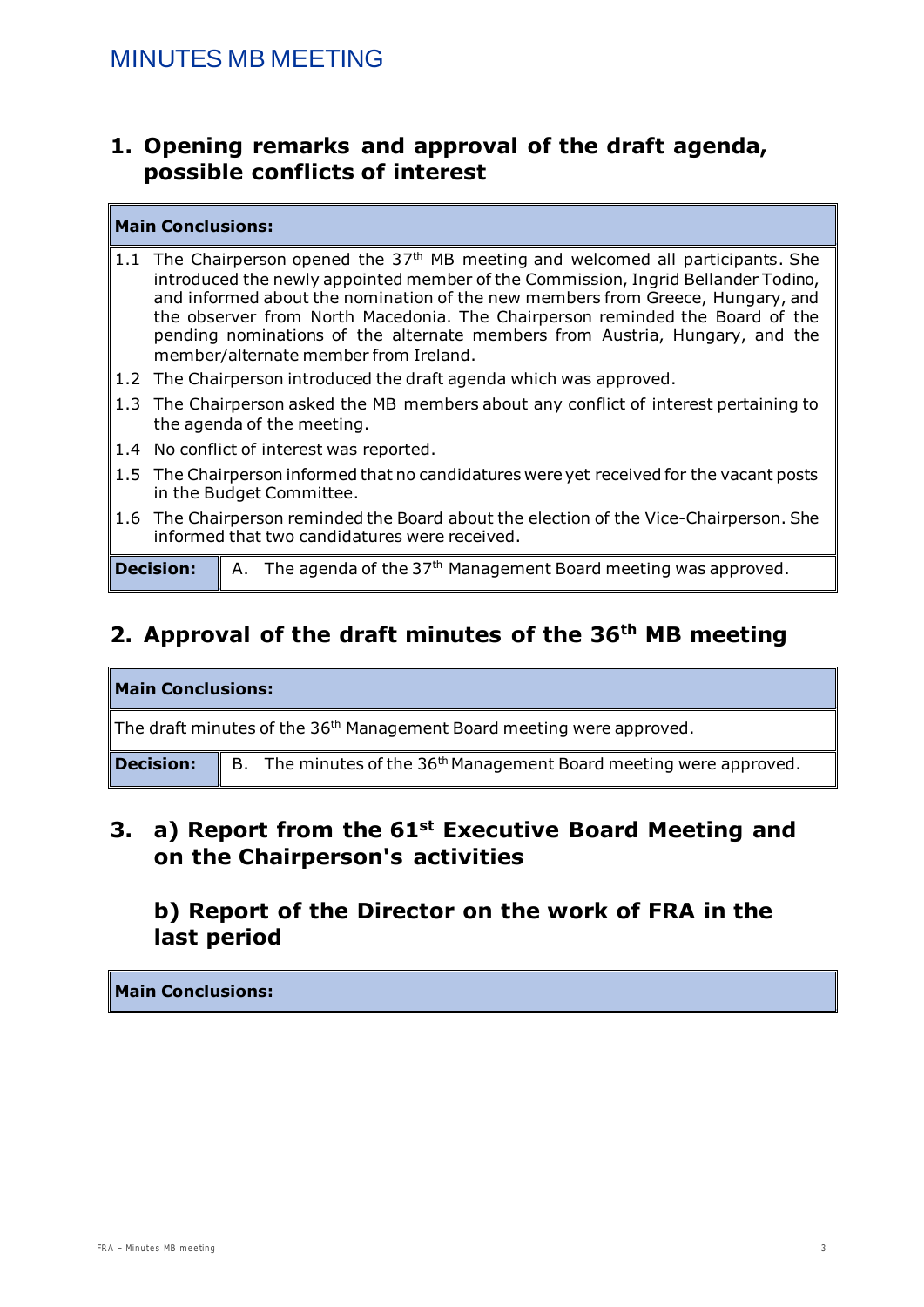- 3.1. The Chairperson reported on the  $61^{st}$  EB meeting, which took place in the morning, to prepare for the 37<sup>th</sup> MB meeting.
- 3.2. The Director updated the Board on the Agency's activities covering the period 1 May to 1 September. He reported on outputs in the five programme areas of FRA: "Fair and Equal societies", "Just, digital and secure societies", "Asylum, borders and immigration", "Supporting human rights systems", "Communicating rights". He provided a detailed description of the activities undertaken in each area and outputs in development, as well as an update on internal governance matters.
- 3.3. As regards the current COVID situation, the Director updated the Board on the Agency's internal working arrangements.
- 3.4. In response to questions from MB members, the Director updated on the Agency's fundamental rights support to Frontex including to develop its own fundamental rights monitoring capacity, the further development of the EU Fundamental Rights Information System (EFRIS), the envisaged output of the Fundamental Rights Forum 2021, as well as the Agency's follow-up to its report "Protecting civic space in the EU" published on 22 September.

### <span id="page-3-0"></span>**4. Update and discussion on EU-Fundamental Rights Policy developments**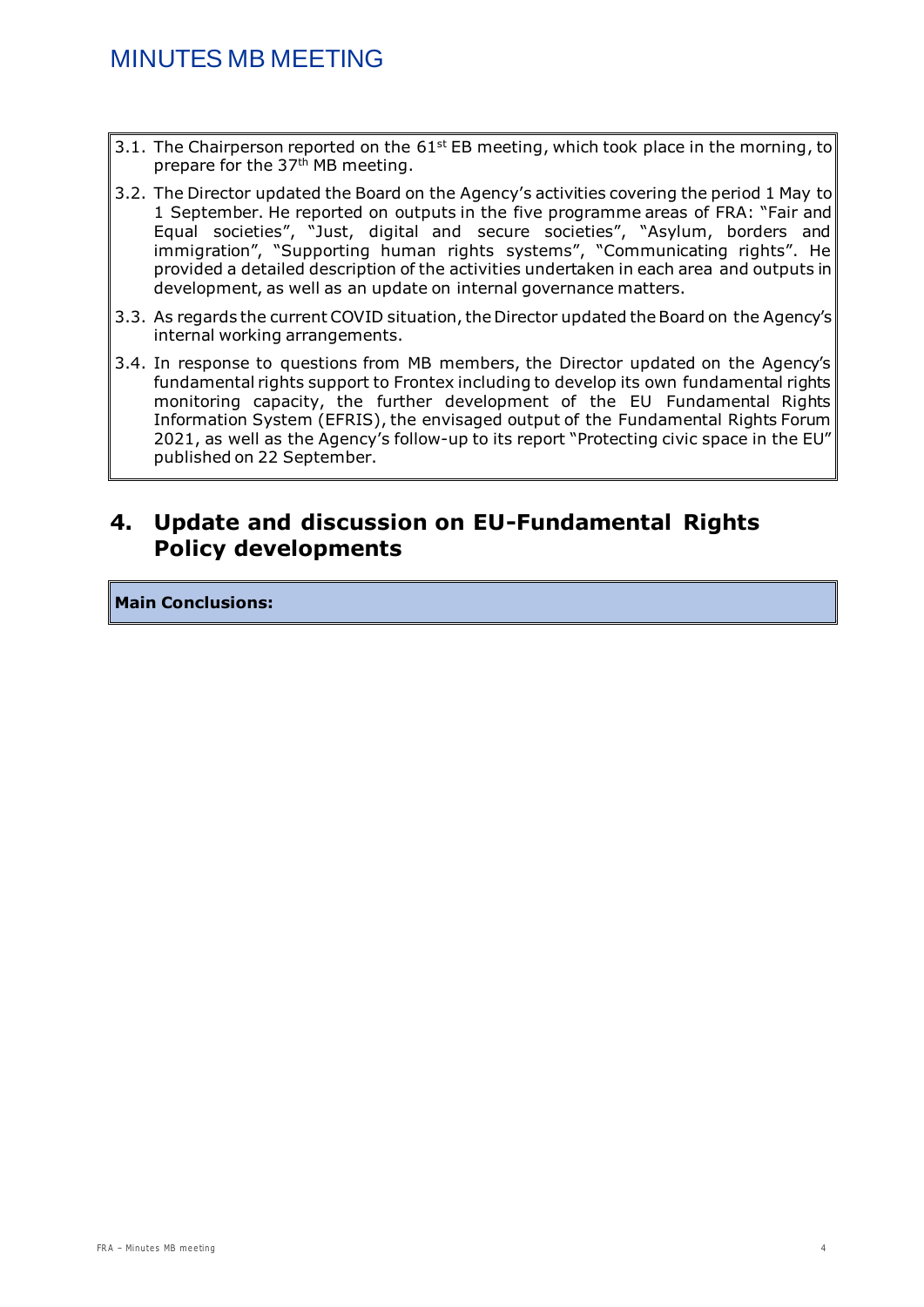- 4.1.The Commission updated the MB on the progress in the Council regarding the proposed amendments to the FRA Founding Regulation. She recalled that the compromise text introduces two main changes: the "Lisbonisation" of the Founding Regulation, but with the exclusion of the Common Foreign and Security Policy hence departing on this point from the Commission's proposal, and the alignment of the FRA's regulation with the common approach for EU agencies. On the latter, the Council also agreed on the removal of the procedure of the Multiannual Framework, which will give FRA more autonomy in its programming. The Commission informed that all EU Member States agreed to the adoption of the compromise text as it now stands and that the European Parliament gave its consent to the Council text. Two countries are now finalising their internal procedures with their national parliaments before the final adoption by the Council. The two countries in question have reassured that their internal procedures will be completed in time before the current MAF expires at the end of 2022.
- 4.2.The Commission informed the Board about the upcoming adoption on 5 October of the EU strategy on combating antisemitism and fostering Jewish life, thanking for FRA's evidence and contribution in this area. By the end of the year, the Commission will propose to add hate speech and hate crime on specific grounds to the list of so-called EU crimes under the Treaty. The sixth monitoring report on the code of conduct on hate speech will be published on 7 December.
- 4.3.The Board received an update on the EU strategy on the rights of the child adopted in March 2021. The Commission is now implementing the actions set out and the Council is finalising its conclusions on the strategy.
- 4.4. In relation to the anti-racism action plan (adopted in September 2020), the Commission thanked FRA for its support on the guidelines for national action plans. Among other activities, the Commission informed about the setting up of a permanent forum of civil society organisations that will support the Commission in the implementation of the action plan.
- 4.5.The Board was updated on the EU Roma strategic framework for equality, inclusion and participation. The Commission informed that Member States are expected to present national Roma strategies by September 2021 and underlined that it counts on FRA's support in providing data to monitor their implementation.
- 4.6. In the  $2<sup>nd</sup>$  half of 2022, the Commission will present an initiative on binding standards for equality bodies regarding mandates, powers, independence, resources, data collection requirements etc., amending the existing equality directives covering all grounds of discrimination.
- 4.7.The Commission mentioned the ongoing evaluation of the victims' rights directive, on which basis the Commission will assess the need for a possible revision.
- 4.8.Finally, the Board was informed that the Commission would propose a directive on gender-based violence and domestic violence by the end of the year together with the Eurocrime initiative. The Commission concluded thanking EIGE and FRA to agree to complement the Eurostat survey on violence against women in this context.

## <span id="page-4-0"></span>**5. Election of the Management Board Vice-Chairperson**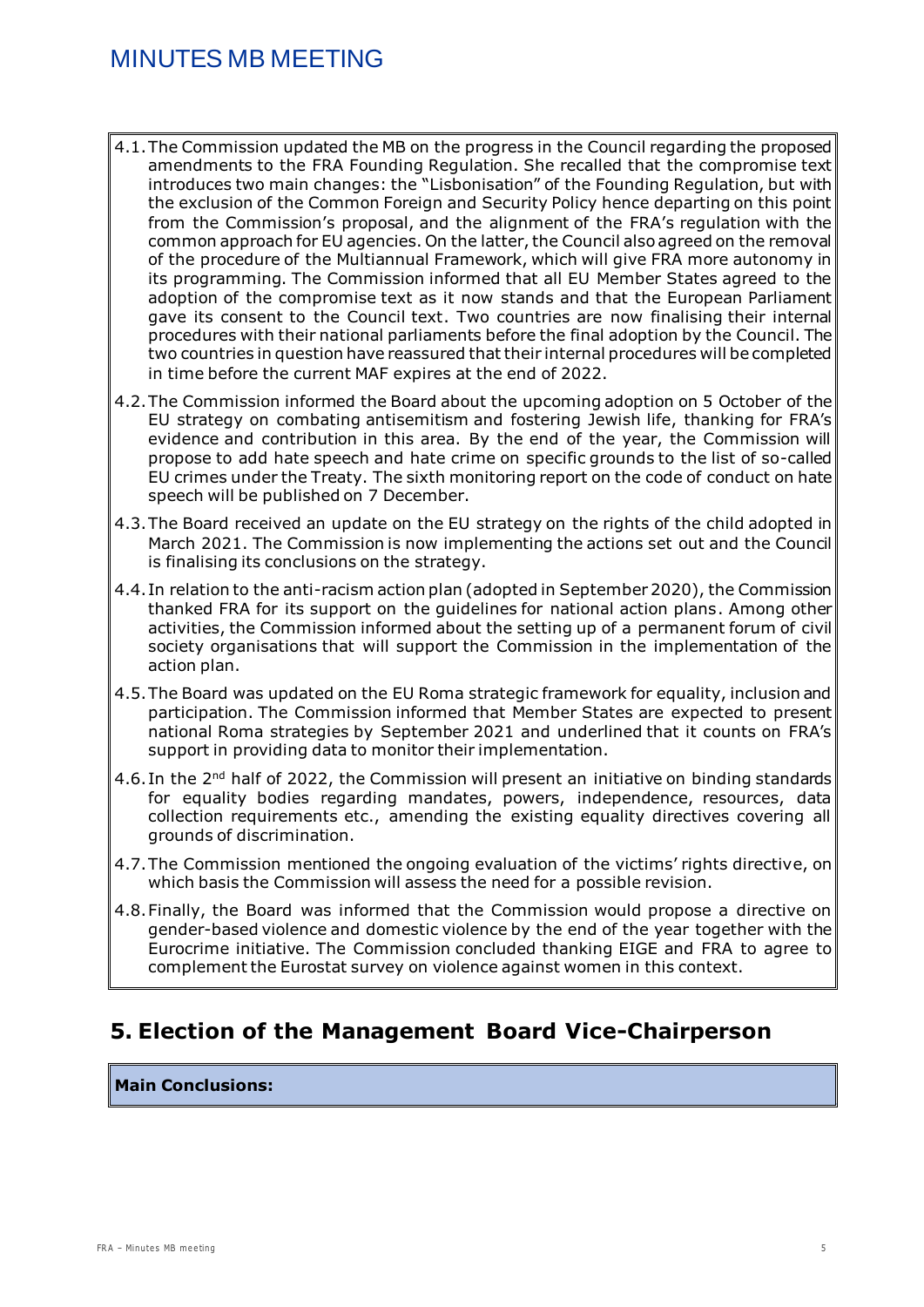- 5.1.The election of the Vice-Chairperson was chaired by the representative of the Commission, Emmanuel Crabit.
- 5.2.Two candidatures were received before the beginning of the Management Board: the candidature of Rick Lawson (NL) and Martins Paparinskis (LV).
- 5.3.Rick Lawson (NL) introduced himself, he presented his credentials and motivation.
- 5.4.Mārtiņš Paparinskis (LV) introduced himself, he presented his credentials and motivation.
- 5.5.After the candidates' statements, the election was launched. The Management Board elected Rick Lawson as the new Vice-Chairperson of the Management Board.
- 5.6.Rick Lawson's mandate as Vice-Chairperson of the Management Board will start as of 11 October 2021 for a term of two and a half years.

**Decision:** C. Rick Lawson (NL) was elected as Vice-Chairperson of the Management Board for a term of two and a half years as of 11 October 2021.

### <span id="page-5-0"></span>**6. Election of two members of the Budget Committee (BC)**

#### **Main Conclusions:**

- 6.1. The Chairperson reminded the Board of the two positions in the Budget Committee, one post being vacant since September 2020 and one which will become vacant as of 11 October.
- 6.2. Rick Lawson (NL) proposed his candidature for the position vacant as of 11 October.
- 6.3. The Management Board elected Rick Lawson as member of the Budget Committee.
- 6.4. As no other candidature was received, the election for the remaining vacant post was postponed to the Management Board meeting of December 2021.

| <b>Decision:</b> | D. Rick Lawson was elected as member of the Budget Committee for a<br>mandate of two and a half years staring on 11 October 2021. |  |
|------------------|-----------------------------------------------------------------------------------------------------------------------------------|--|
| <b>Decision:</b> | E. The election for the remaining vacant post was postponed to the<br>Management Board meeting of December 2021.                  |  |

## <span id="page-5-1"></span>**7. Financial Matters**

#### **Main Conclusions:**

7.1. The Head of Corporate Services provided the Board with an overview and update on FRA's budget execution and budgetary transfer that took place since the May Management Board.

## <span id="page-5-2"></span>**8. Budget Transfer 2021-02**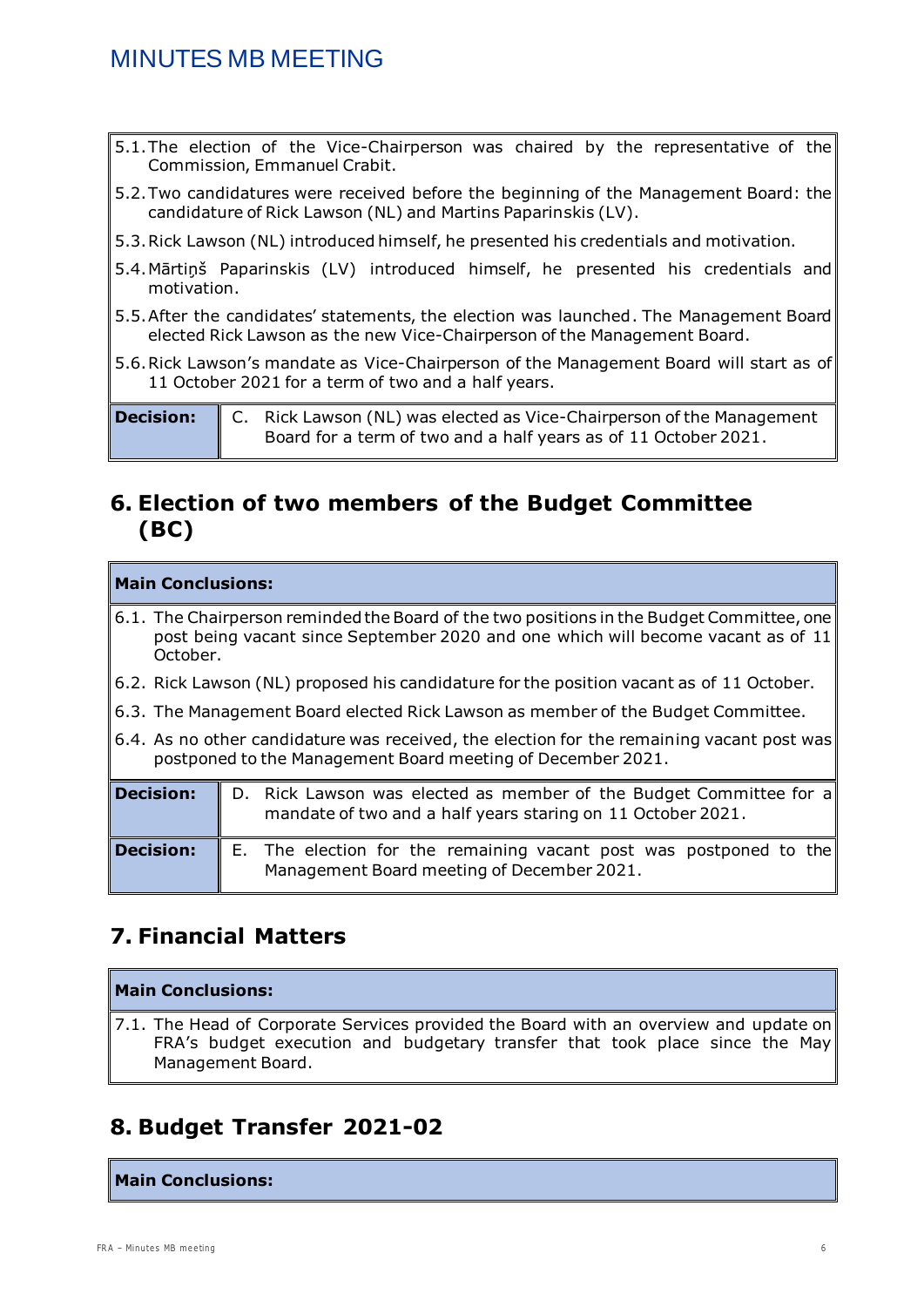- 8.1. The Head of Corporate Services presented the Board with the information relevant to the Budgetary Transfer n. 2 which covers a transfer of surplus from title I and II to the operational expenditures of title III.
- 8.2. The Board was informed about the project level cooperation with the EEA and Norway Grants under which the agency entered a project level partnership with the Greek Ombudsman. To facilitate the implementation of the project partnership agreement, the services proposed that the Management Board agrees that following reception of the funds foreseen in the agreement, such funds are directly entered in the Agency's budget and an amending budget is published accordingly.
- 8.3. As no objections were received, the budgetary transfer n. 2 was adopted, including the arrangements for project level cooperation with the EEA and Norway Grants.

**Decision:** F. The Management Board adopted the Budget transfer 2021-02.

## <span id="page-6-0"></span>**9. Amending Budget 2021-02**

| <b>Main Conclusions:</b> |                                                                                                                                               |  |
|--------------------------|-----------------------------------------------------------------------------------------------------------------------------------------------|--|
|                          | $\parallel$ 9.1. The Head of Corporate Services presented the proposed amending budget 2021-02,<br>which was adopted by the Management Board. |  |
|                          | 9.2. The Director also alerted the Board to the shrinking rent subsidy which the Agency<br>receives from its host state.                      |  |

**Decision:** G. The Management Board adopted the amending budget 2021-02.

### <span id="page-6-1"></span>**10. Draft Programming Document 2022-2024 –Opinion of the Commission**

#### **Main Conclusions:**

- 10.1.The COM representative highlighted the main elements of the Commission's opinion on FRA's draft Programming Document 2022-2024, issued in July 2021, welcoming the high quality of the draft document.
- 10.2.FRA Director expressed appreciation for FRA's cooperation with the Commission in the stages before the issuing of the Commission's opinion on the Programming Documents. He provided a comprehensive response explaining how the Agency intends to address the Commission's comments.

## <span id="page-6-2"></span>**11. FRA Internal Rules on restrictions under Article 25 Regulation 2018/1725**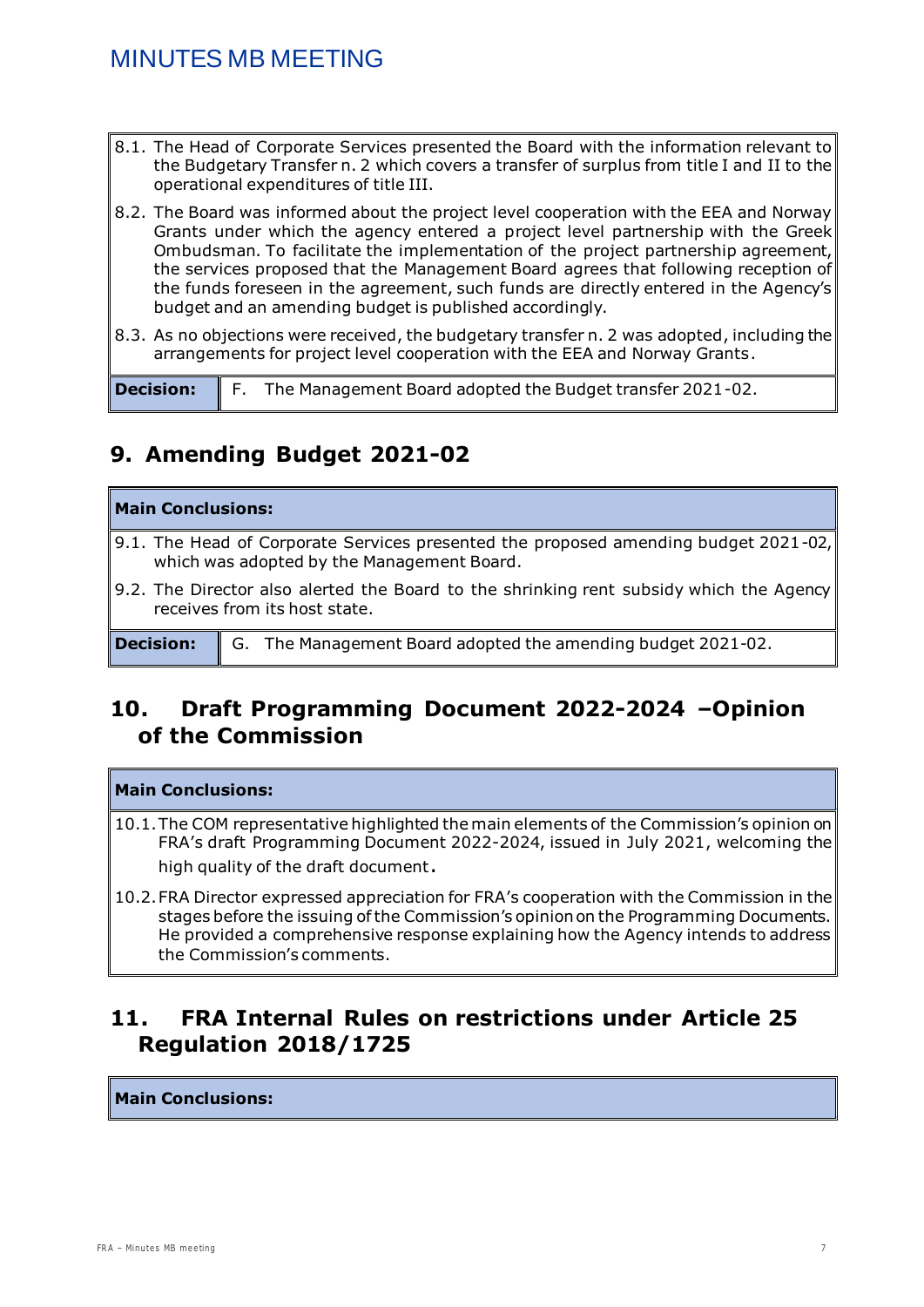- 11.1.The Board was presented with an amendment of the FRA's internal rules concerning the restrictions of certain rights of data subjects in relation to processing of personal data in the framework of the functioning of the FRA.
- 11.2.The Management Board adopted the decision laying down FRA's Internal Rules on restrictions of data subjects rights under Article 25 of Regulation 2018/1725.
- 11.3.The new decision repeals the Executive Board Decision 2019/05.

| $\,$ Decision: | $\parallel$ H. The Management Board adopted the decision laying down FRA's Internal |  |
|----------------|-------------------------------------------------------------------------------------|--|
|                | Rules on restrictions of data subjects rights under Article 25 of Regulation        |  |
|                | 2018/1725.                                                                          |  |

### <span id="page-7-0"></span>**12. Suspension of the FRA external evaluation process until the amended FRA regulation comes into force**

#### **Main Conclusions:**

- 12.1.The Head of Corporate Services reminded the Board that the current Regulation states that an independent external evaluation shall be commissioned to undertake a review of progress and achievements during the first five years of operations of the agency. He recalled that the first external evaluation took place in 2012 and that the Management Board at its 23<sup>rd</sup> meeting in December 2015 decided to a five-year periodicity for FRA's external evaluations. The second external evaluation took place in 2017. Following the periodicity of five years, under the current Regulation the next evaluation would be envisaged to take place in 2022.
- 12.2.The Head of Corporate Services informed that the amended FRA regulation, expected to enter into force at the beginning of 2022, foresees that an external evaluation is commissioned five years after its entry into force. The Board was invited to agree on a suspension of the current external evaluation process until the FRA's amended regulation comes into force so that the periodicity would then be in line with the new provisions.
- 12.3.As no objection to the proposal was received, the Management Board agreed to suspend the external evaluation process until the amended Regulation will come into force.

**Decision:** | I. The Management Board agreed to suspend the external evaluation until the amended Regulation will come into force.

### <span id="page-7-1"></span>**13. Any other business**